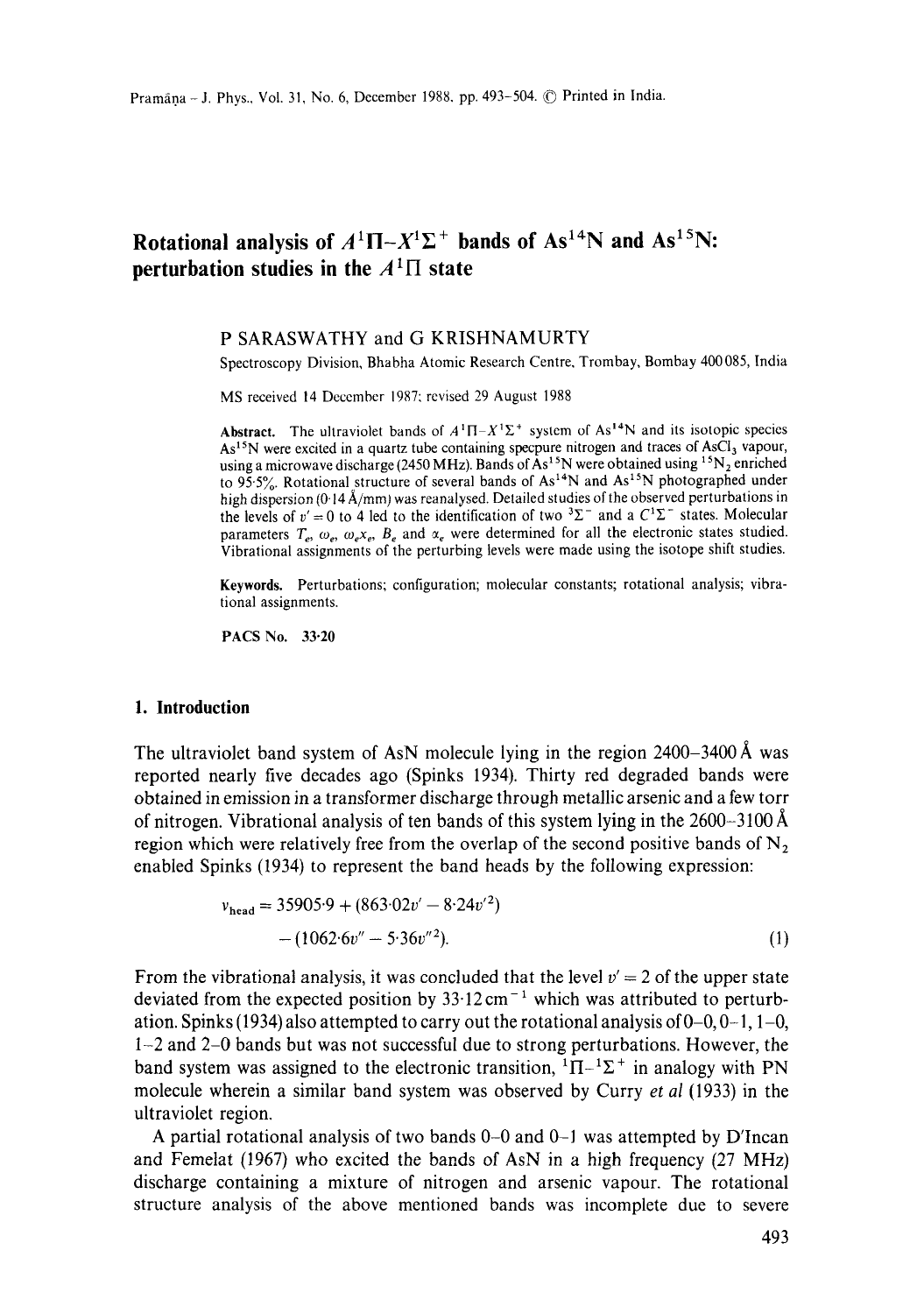perturbations. During the course of these investigations D'Incan and Femelat (1968) observed one red shaded band at  $3432\text{\AA}$  which was attributed to an electronic transition  ${}^{1}\Sigma - {}^{1}\Sigma$ . The lower state of this transition was shown to be the ground state of AsN.

Dixit *et al* (1970) carried out the rotational analysis of the 0-0 and 0-1 bands excited in radio-frequency (2-6 MHz) discharge through nitrogen, helium (2 torr) and traces of arsenic metal vapour. Although the rotational structure was photographed at a fairly good dispersion  $(0.38 \text{ Å/mm})$ , the analysis was incomplete due to lack of sufficient intensity. Detailed rotational analysis of six ultraviolet bands involving  $v' = 0$  and 1 of the upper state was first carried out by Jones (1970) who established that the bands arise from the transition  ${}^{1}\Pi - X {}^{1}\Sigma$ <sup>+</sup>. These studies were further extended by Femelat and Jones (1974) to  $v' = 2$  and 3 levels of <sup>1</sup>II state and the P, Q and R branches successfully sorted out. Their analysis showed that all the levels starting from  $v' = 0$  to 3 were severely perturbed although the nature of the perturbing states could not be established. The isotopic shifts of these bands were studied by Krishnamurty and Thomas (1976) by exciting the bands of  $As^{14}N$  and the isotopic species  $As^{15}N$  in a microwave discharge using a mixture of AsCl<sub>3</sub> and pure <sup>14</sup>N<sub>2</sub> for As<sup>14</sup>N and <sup>15</sup>N<sub>2</sub> enriched to  $95.5\%$  for As<sup>15</sup>N molecules. These studies confirmed the vibrational assignments of the bands of  ${}^{1}\Pi - X {}^{1}\Sigma$  system.

Although the ultraviolet bands of AsN are known for a long time, deperturbation studies to explain some of the numerous perturbations were attempted only recently by Perdigon and Femelat (1982). Their studies led to the identification of an electronic state  $a^3\Pi^*$  causing perturbations in the  $A^1\Pi$  state. From the high resolution spectral studies of  $A^1\Pi - X^1\Sigma^+$  bands of As<sup>14</sup>N and As<sup>15</sup>N, it was shown that the band at 3432 Å which was earlier assigned to the transition  ${}^{1}\Sigma - X{}^{1}\Sigma^{+}$  (D'Incan and Femelat 1968) was the 0-0 band of the  $b^3\Pi_0 - X^1\Sigma^+$  system. The effective spin-orbit constant, A, for  $b^3\Pi$  state was reported as  $420 \text{ cm}^{-1}$  from their studies. Recently Ohanessian *et al* (1985) reported the theoretical study of the AsN spectrum, based on large configuration interaction (CI) and non-empirical pseudopotentials. These studies confirmed that  $1\Sigma^-$ ,  $3\Sigma^-$  and  $3\Pi$  are the perturbers of  $A^1\Pi$  state.

The motivation in undertaking these studies is to reinvestigate the rotational structure of the bands to understand the observed perturbations in the  $A<sup>1</sup>\Pi$  state. While the present studies were in progress, Perdigon and Femelat (1982) published their results on the  $b^3\Pi$  and  $A^1\Pi$  states on AsN arising from the ( $\sigma\pi$ ) configuration.

# **2. Experimental**

The electronic emission bands of AsN molecule were excited in microwave (2450 MHz) discharge in a quartz tube using a mixture of AsCl<sub>3</sub> and pure nitrogen. The bands of isotopic species As <sup>15</sup>N were obtained using specpure nitrogen isotope <sup>15</sup>N<sub>2</sub>, enriched to 95.5%. Preliminary studies were carried out at a dispersion of 2.3 Å/mm using a 3.4 metre Ebert Jarrell-Ash grating spectrograph with a grating of 1200 grooves/mm and

 $*$  In analogy with the nomenclature used for ten valence electron molecules,  $a<sup>3</sup>$ II, henceforth is referred to as  $b<sup>3</sup>$ II throughout this paper.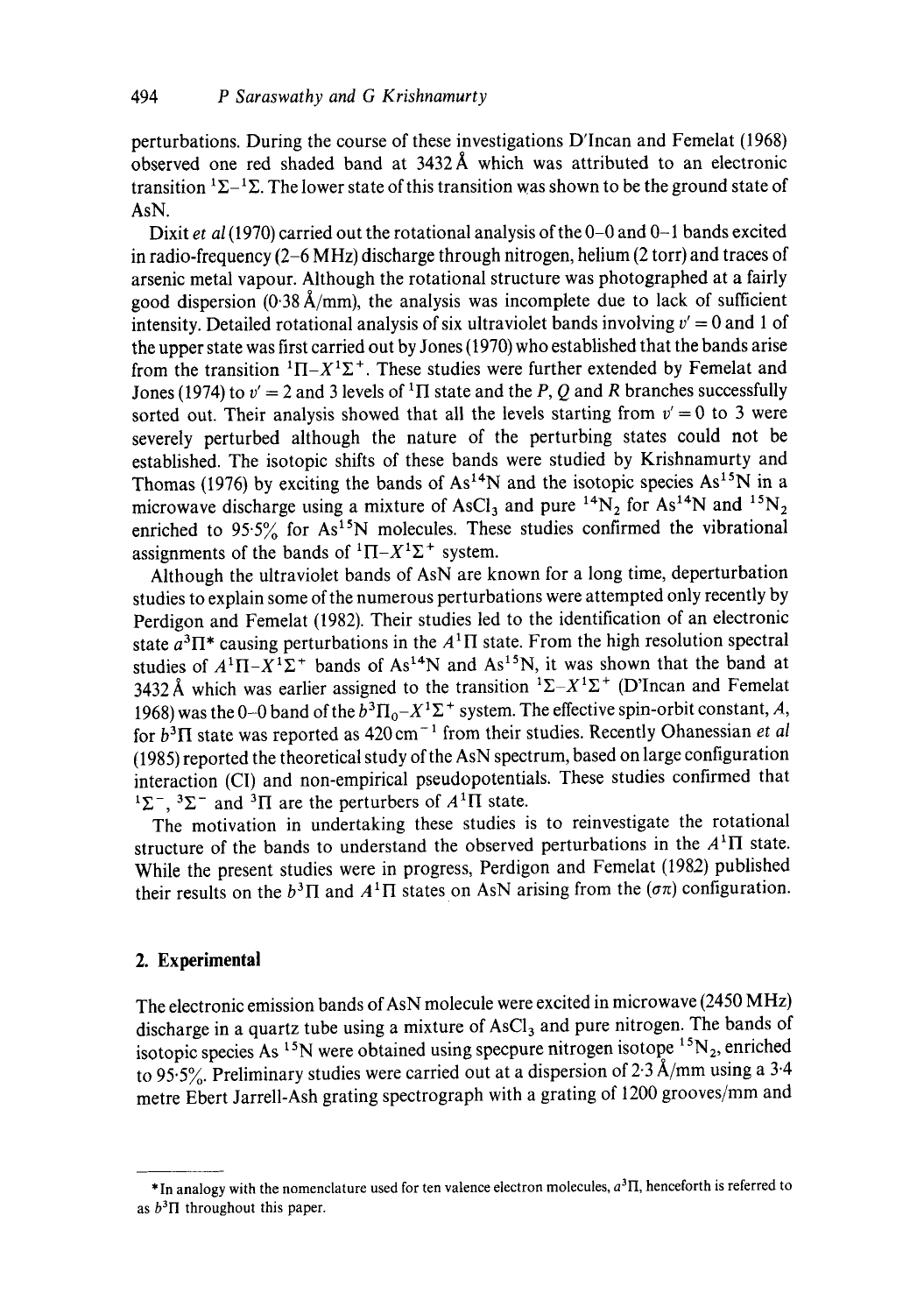blazed at 3300 Å. Rotational structure of the bands of  $As^{14}N$  as well as  $As^{15}N$  was photographed on a 10.6 metre Ebert grating spectrograph using 1200 grooves/mm grating blazed at one micron in the fourth order at a dispersion  $0.14 \text{ Å/mm}$  in the wavelength region of 2500-3100 Å. The spectra were recorded on Kodak 103  $a$ -0 emulsion. The first and second orders were eliminated by the emulsion and the third order was cut off using a nickel sulphate filter. Iron-neon hollow cathode lines were used as wavelength standards. The plates were measured using a Jarrell-Ash photoelectric comparator. The accuracy of the sharp rotational lines was  $\pm 0.08$  cm<sup>-1</sup>.

# **3. Results and discussion**

# 3.l *Vibrational structure*

The ultraviolet bands of  $As^{14}N$  and  $As^{15}N$  obtained in emission are shown in figure 1. The band system consists of well-defined sequences and is relatively free from the overlap of the impurity bands such as AsO, As<sub>2</sub> etc with the exception of  $\Delta v = +3$  and  $+2$ sequences of  $N<sub>2</sub>$  second positive bands. It may be mentioned here that the presence of the isotopic bands due to  ${}^{15}N_2$  and the absence of bands due to  ${}^{14}N_{}^{15}N$  species clearly show that the nitrogen isotope retained its  $95.5\%$  abundance without getting diluted.

Isotope shift studies by Krishnamurty and Thomas (1976) showed that the observed band heads could be represented by the expression:

$$
v_{v'v''} = 36005.30 + [870.53(v' + \frac{1}{2}) - 8.06(v' + \frac{1}{2})^2]
$$
  
- [1068.12(v'' + \frac{1}{2}) - 5.35(v'' + \frac{1}{2})^2]. (2)

Results of these studies show that while the calculated positions of the band heads agree well with the observed ones, bands involving  $v' = 2$  level of  $A<sup>1</sup>\Pi$  state deviate from the expected positions by about  $33 \text{ cm}^{-1}$ . In other words it appears from the gross structure studies that the only vibrational level of  $A<sup>1</sup>\Pi$  which is severely perturbed to the extent of 33 cm<sup>-1</sup> is  $v' = 2$  while  $v' = 0$ , 1 and 3 levels are not perturbed. Rotational structure analyses of these bands show that the above conclusion is dubious. On the contrary the high resolution studies presented in the following section show that all the known vibrational levels  $v' = 0-4$  of  $A<sup>1</sup>\Pi$  are perturbed.

#### 3.2 *Rotational structure and analysis*

The rotational structure of the bands of AsN is very complex in contrast to the structure of a similar band system in the isovalent molecules such as SiO (Field *et al*  1976). The resolution employed in the present studies was good enough to resolve not only the rotational structure completely but was found to be useful in sorting out some of the extra lines which appeared at the places of severe perturbations. Seventeen bands namely  $0-0$ ,  $0-1$ ,  $0-2$ ,  $0-3$ ,  $1-0$ ,  $1-2$ ,  $1-3$ ,  $1-4$ ,  $2-0$ ,  $2-1$ ,  $2-2$ ,  $2-3$ ,  $2-4$ ,  $3-0$ ,  $3-1$ ,  $3-2$ ,  $3-$ 3 and 3-5 of  $As^{14}N$  and  $As^{15}N$  and two more bands 4-1 and 4-2 of  $As^{14}N$  were analysed. These bands arise from the electronic transition  ${}^{1}\Pi-{}^{1}\Sigma^{+}$  which is expected to consist of three branches  $P$ ,  $Q$  and  $R$  where  $Q$  branch is the most intense and  $R$  is the head forming branch. The rotational structure of two bands namely 0-0 and 0-1 of  $As<sup>15</sup>N$  is shown in figure 2. It may be seen from the figure that the regular pattern of all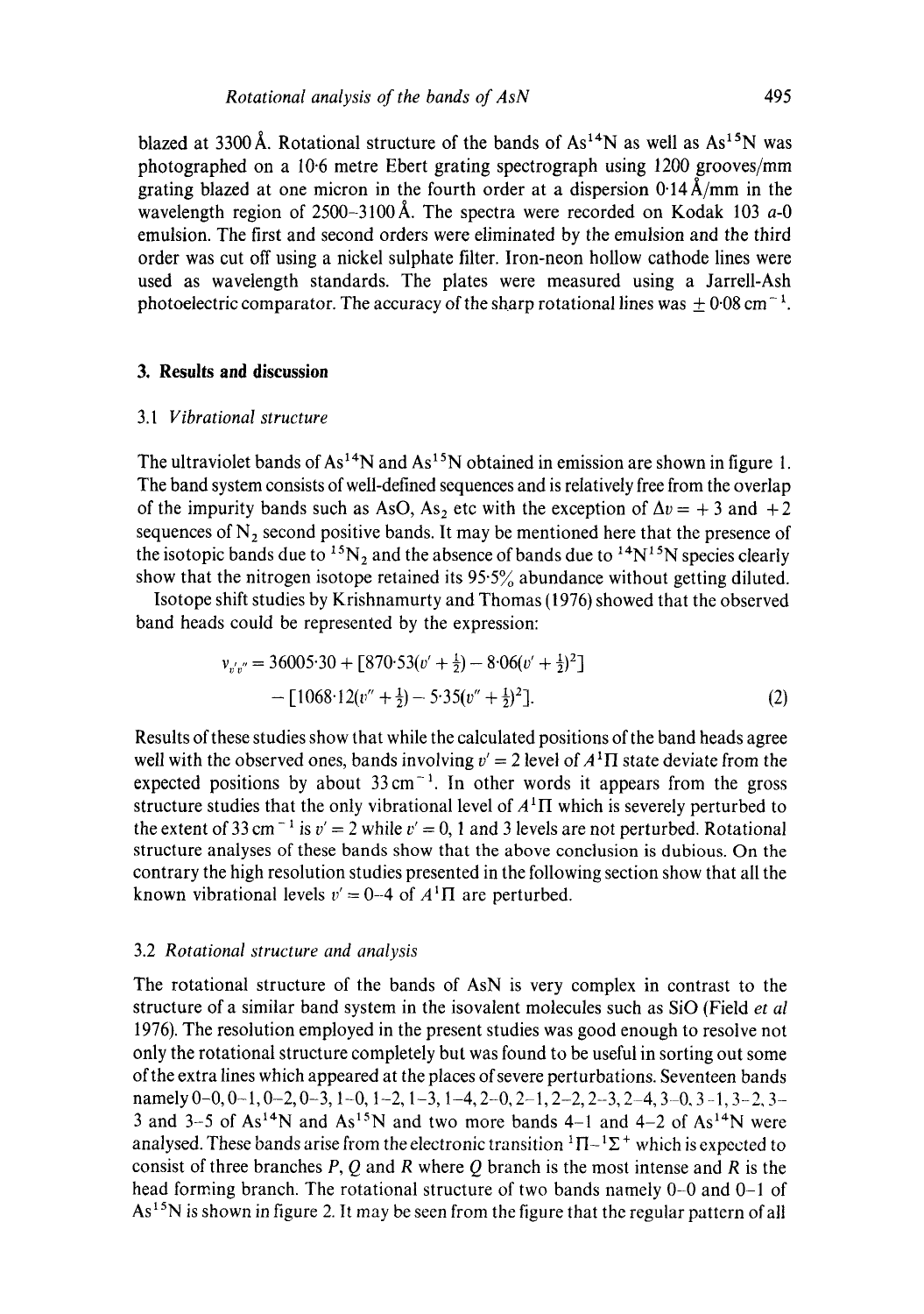

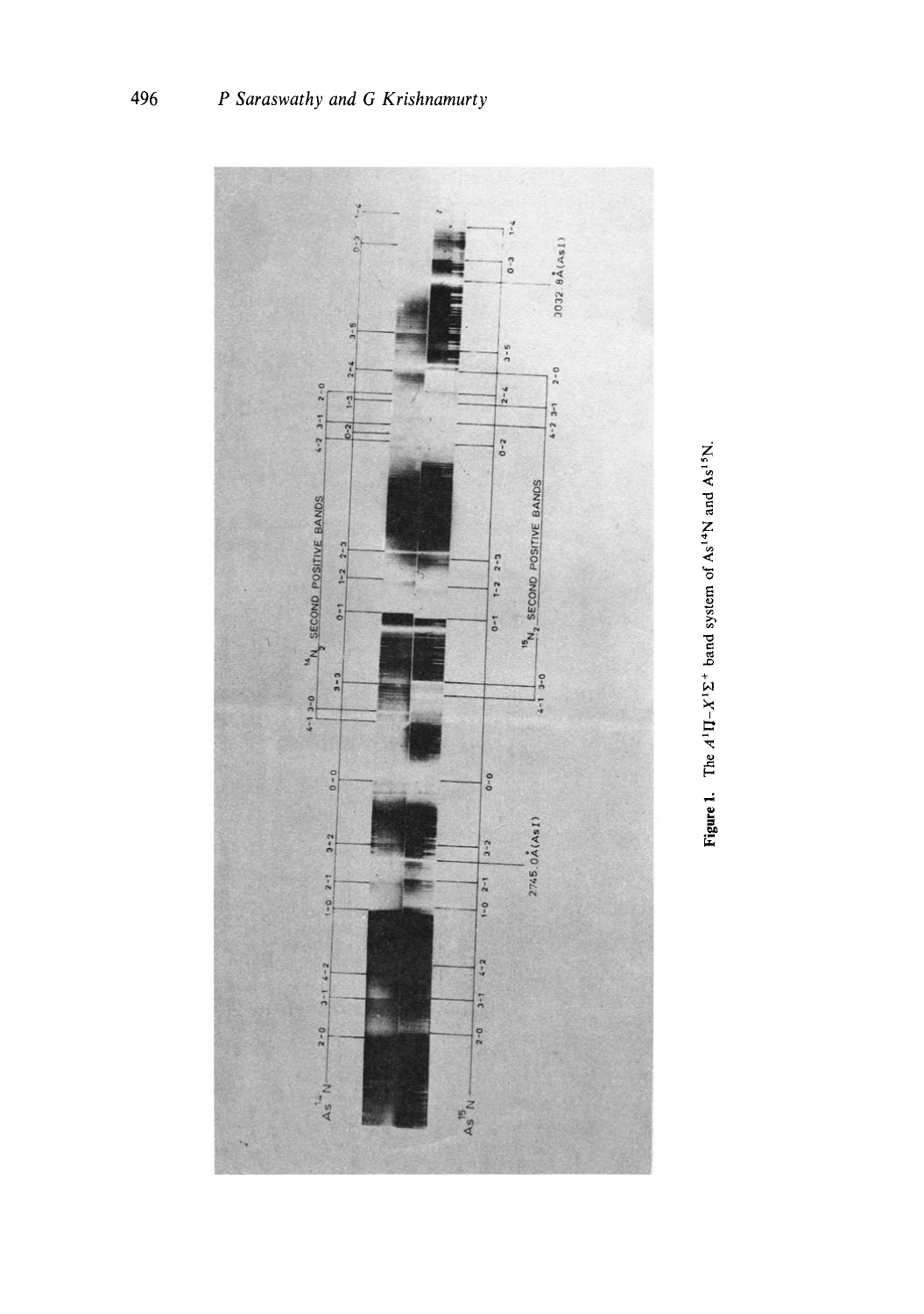

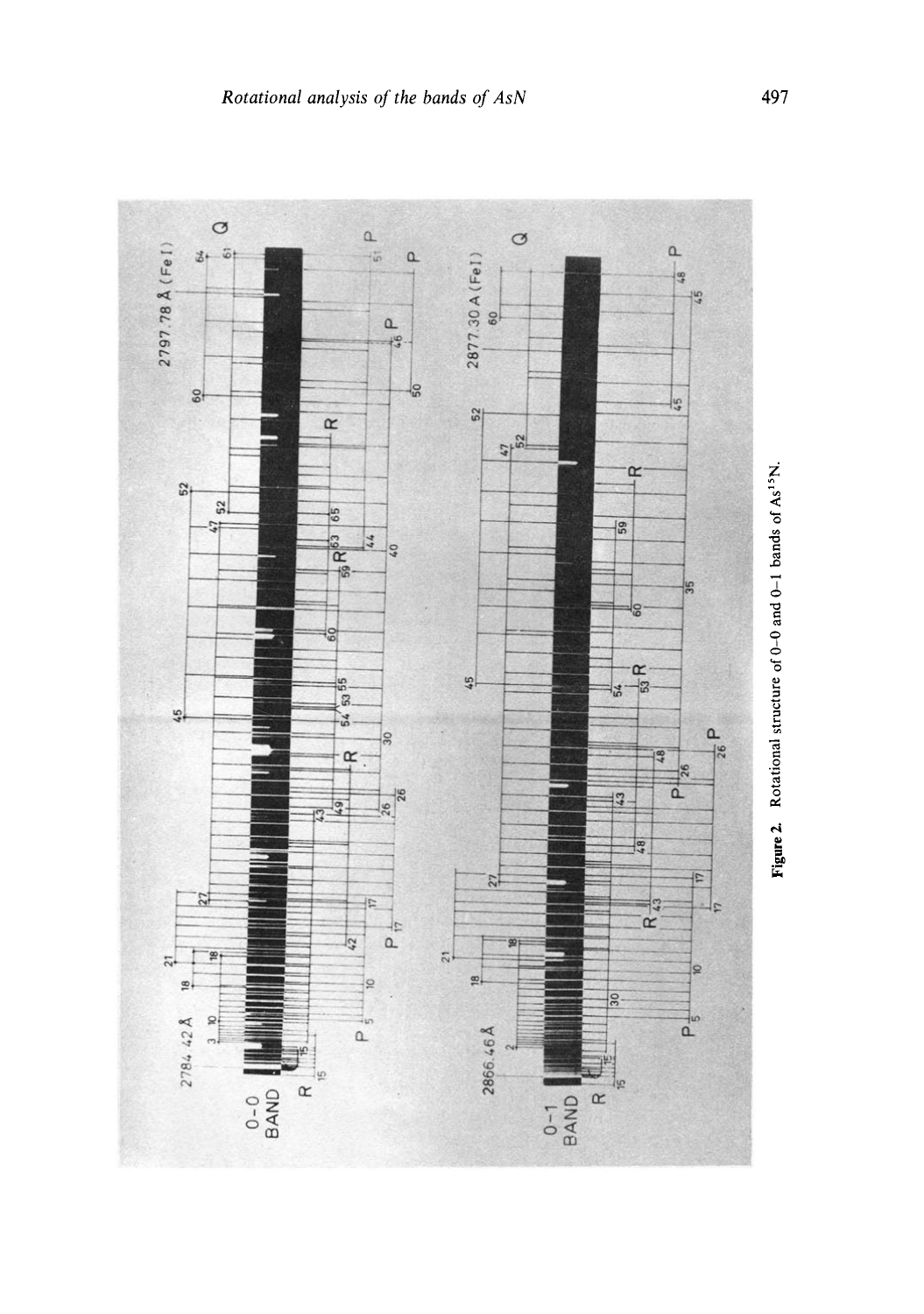the three branches is badly disturbed due to severe perturbations. Although the electronic transition involved is a simple type, considerable difficulty was experienced in picking up the branches.

The rotational assignments, especially where the branch lines were severely perturbed, were made unambiguously using the following relation (Herzberg 1950) choosing the bands having a common upper level:

$$
R_{r'v''_1}(J) - R_{v'v''_2}(J) = Q_{v'v''_1}(J) - Q_{v'v''_2}(J) = P_{v'v''_1}(J) - P_{v'v''_2}(J)
$$
  
=  $G''(v''_2) - G''(v''_1) - (B_{v''_1} - B_{v''_2})J(J+1).$  (3)

A straight line graph was obtained by plotting the above combination differences against  $J(J + 1)$ . Besides providing a sensitive check on the correctness of the rotational analysis, intercepts of these plots provided accurate values of the vibrational quanta of the ground state of  $As^{14}N$  and  $As^{15}N$  molecules.

The vibrational constants thus obtained and the rotational constants obtained from the ground state combination differences agreed well with those of Perdigon and Femelat (1982). Incidentally it may be mentioned here that despite severe perturbations in the levels of  $A<sup>1</sup>\Pi$  state, the ground state combination differences,  $\Delta_2F''(J)$ , remained unaffected since they involved  $R$  and  $P$  branches arising from the same  $\Lambda$ -component of the  $A<sup>1</sup>$ II state.

The line listing of the P, Q and R branches of all the analysed bands of  $As^{14}N$  and As<sup>15</sup>N is not presented here and they are available from the authors on request.

Perturbations in the  $A<sup>1</sup>$  I levels were found to be so complex that it was not possible to evaluate the molecular constants of the  $A<sup>1</sup>\Pi$  state making use of the combination differences derived from the  $P$ ,  $Q$  and  $R$  branches. However, the following attempts were made to understand the observed spectral features.

# 3.3 *Shifts in the vibrational levels of*  $A<sup>1</sup>\Pi$  *state*

Vibrational term values,  $T_v$ , of the  $A<sup>1</sup>\Pi$  state relative to  $v'' = 0$  of the ground state were computed by adding the appropriate ground state vibrational term values *G"(v)* given by the following expression to the band origins obtained from the rotational analysis.

$$
G''(v) = 1068.71 \rho (v'' + \frac{1}{2}) - 5.45 \rho^2 (v'' + \frac{1}{2})^2, \tag{4}
$$

where  $\rho = 1$  for As<sup>14</sup>N and 0.9715956 for As<sup>15</sup>N. The  $T_v$  values thus obtained for v'  $= 0-4$  of As<sup>14</sup>N and  $v' = 0-3$  of As<sup>15</sup>N are listed in table 1 along with the calculated positions of the levels. The (obs-cal) values in the table show that  $v' = 3$  level of As<sup>14</sup>N exhibits maximum deviation of  $28.61 \text{ cm}^{-1}$  contrary to the earlier observations of Spinks (1934) and Krishnamurty and Thomas (1976) who reported that  $v' = 2$  level deviated by about 33 cm<sup>-1</sup> and the levels  $v' = 0$ , 1 and 3 hardly showed any significant deviation. The calculated  $T<sub>v</sub>$  values were obtained using the molecular constants of  $A<sup>1</sup>$ II reported by Perdigon and Femelat (1982).

# 3.4 *Isotope shifts in the observed bands*

It was mentioned already that the isotope shifts studies in the bands of  $A^{1}\Pi - X^{1}\Sigma^{+}$ system were reported by Krishnamurty and Thomas (1976) based on the band head  $(R)$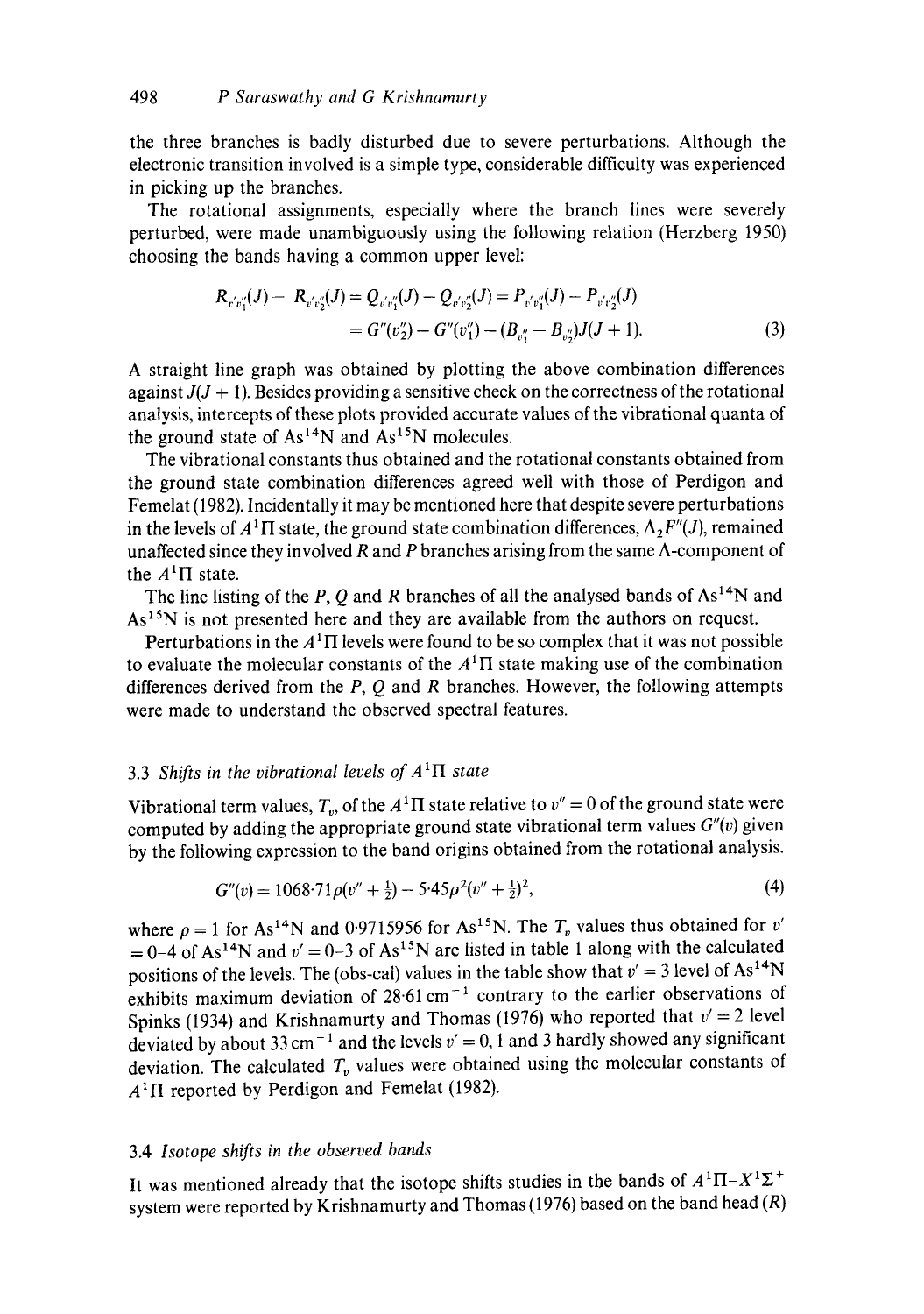|                    | Т,           | Т.,                   |          |  |  |
|--------------------|--------------|-----------------------|----------|--|--|
| V                  | Observed     | Calculated<br>Obs-cal |          |  |  |
| As <sup>14</sup> N |              |                       |          |  |  |
| 0                  | 35900-14     | 35899.24              | 0.90     |  |  |
| 1                  | 36754.54     | 36758.06              | $-3.52$  |  |  |
| 2                  | $37611 - 22$ | 37606.64              | 4.58     |  |  |
| 3                  | 38416.43     | 38445.04              | $-28.61$ |  |  |
| 4                  | 39288-97     | 39273-24              | 15.73    |  |  |
| $As^{15}N$         |              |                       |          |  |  |
| 0                  | 35898.32     | 35902.07              | $-3.75$  |  |  |
| 1                  | 36723-03     | 36736.77              | $-13.74$ |  |  |
| 2                  | 37569.79     | 37561.85              | 7.94     |  |  |
| 3                  | 38371.37     | 38377-31              | $-5.94$  |  |  |

**Table 1.** Shifts observed (in  $cm^{-1}$ ) in the vibrational levels of  $A<sup>1</sup>$ II state.

measurements. In the present work these isotopic shifts were recalculated using the band origins obtained from the rotational analysis. The observed and the calculated band origins and the observed and calculated isotopic shifts are presented in table 2. Although the observed and calculated isotope shifts do not agree due to perturbations in the  $A<sup>1</sup>\Pi$  state, the minimum shift in the 0-0 band shows the correctness of the vibrational assignments.

### 3.5 *Perturbations in the*  $A<sup>1</sup>\Pi$  *state*

In analogy with the isovalent molecules the three ten valence electron configurations of AsN may be written as:

| I. $7\sigma^2 8\sigma^2 9\sigma^2 3\pi^4$ $X^1\Sigma^+$ .        |                                                                                                                                  |
|------------------------------------------------------------------|----------------------------------------------------------------------------------------------------------------------------------|
| II. $7\sigma^2 8\sigma^2 9\sigma 3\pi^4 4\pi$ $b^3\Pi, A^1\Pi$ . |                                                                                                                                  |
|                                                                  | III. $7\sigma^2 8\sigma^2 9\sigma^2 3\pi^3 4\pi a^3 \Sigma^+, d^3 \Delta, e^3 \Sigma^-, C^1 \Sigma^-, D^1 \Delta, E^1 \Sigma^+.$ |

The observed perturbations in the  $A<sup>1</sup>\Pi$  state are too complex to provide a satisfactory interpretation unlike the isovalent molecules, CO, CS, SiO, SiS etc. and analogous molecule PN where the observed perturbing states were identified with the configuration III mentioned above. Perdigon and Femelat (1982) explained some of the features by developing Hamiltonian matrix models. However, there are several features which still remain unexplained.

Careful examination of Gero's plots (Perdigon and Femetat 1982) shows that all the observed vibrational levels of  $A<sup>1</sup>\Pi$  of As<sup>14</sup>N and As<sup>15</sup>N were mostly perturbed by <sup>3</sup> $\Sigma$ <sup>-</sup> and  ${}^{1}\Sigma^{-}$  states. In addition, a series of extra levels were identified in the  $v' = 0, 2, 3$  and 4 of  $As^{14}N$  and  $v' = 1$  level of  $As^{15}N$ , the exact nature of the perturbing states causing these extra levels is still to be established. Results of the deperturbation studies enabled Perdigon and Femelat (1982) to conclude that some of the higher vibrational levels of  $b<sup>3</sup>\Pi$  state arising from the ( $\sigma \pi$ ) configuration appear due to the strong mixing of the  $A<sup>1</sup>$  IT state with other perturbing states via spin-orbit interactions. These are some of the perturbations identified. Besides these many other perturbations are yet to be identified. Some aspects of these interactions are discussed here.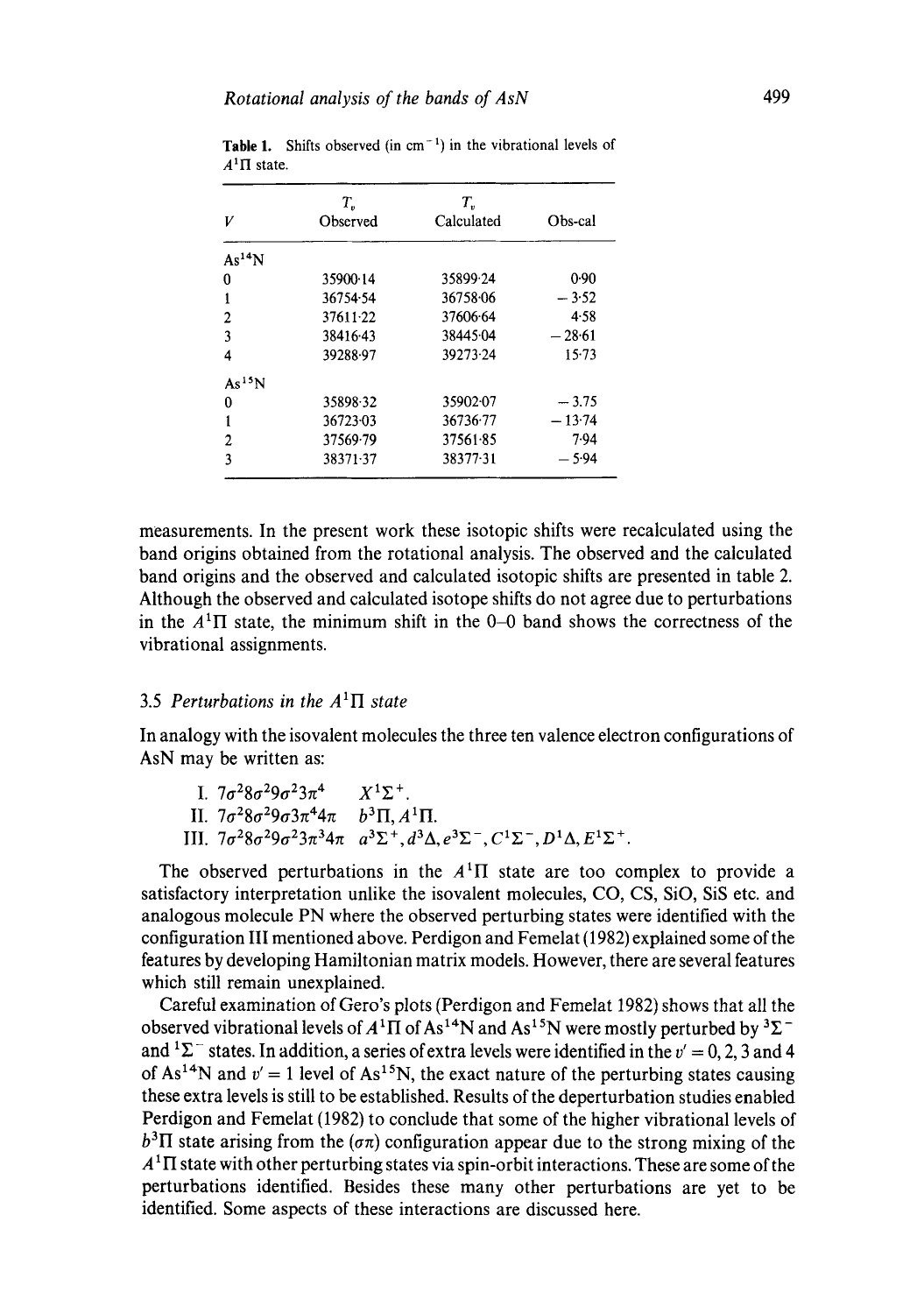| $V'$ - $V''$ | . $As^{14}N$ |                 |          | As <sup>15</sup> N | Isotope shifts |           |
|--------------|--------------|-----------------|----------|--------------------|----------------|-----------|
|              | v(obs)       | $v(\text{cal})$ | v(obs)   | $v(\text{cal})$    | obs            | cal       |
| $0 - 0$      | 35900.14     | 35899.24        | 3589832  | 35902.07           | $-1.82$        | 2.83      |
| $0 - 1$      | 34842.33     | 34841.43        | 34870.25 | 34874.00           | 27.92          | 32.57     |
| $0 - 2$      | 33795.41     | 33794-52        | 33852.46 | 33856.21           | $57-05$        | 61.69     |
| $0 - 3$      | 32759.40     | 32758.50        | 32844.95 | 32848.70           | 85.55          | 90.20     |
| $1 - 0$      | 36754.54     | 36758.06        | 36723-03 | 36736.77           | $-31.51$       | $-21.29$  |
| $1 - 2$      | $34651 - 40$ | 34653.33        | 34677.17 | 34690.91           | 25.77          | $37 - 58$ |
| $1 - 3$      | 33613.80     | 33617.32        | 33669-66 | 33683.40           | $55 - 86$      | 66.08     |
| $1 - 4$      | 32588.70     | 32592.21        | 32672.43 | 32686-17           | 83.73          | 93.96     |
| $2 - 0$      | 37611.22     | 37606.64        | 37569.79 | 37561.85           | $-41.43$       | $-44.79$  |
| $2 - 1$      | 3655341      | 36548.83        | 36541.72 | 36533.78           | $-11.69$       | $-15.05$  |
| $2 - 3$      | 34470.48     | 34465.90        | 34516-42 | 34508.48           | 45.94          | 42.58     |
| $2 - 4$      | 33445.37     | 33440.79        | 33519-19 | 33511.25           | 73.82          | 70.46     |
| $3 - 0$      | 38416.43     | 38445-04        | 38371.37 | 38377.31           | $-45.06$       | $-67-73$  |
| $3 - 1$      | 37358.62     | 37387.23        | 37343.30 | 37349.24           | $-15.32$       | $-37.99$  |
| $3 - 2$      | 36311.67     | 36340.31        | 36325.51 | $36331 - 45$       | 13.84          | $-8.86$   |
| $3 - 3$      | 35275.66     | 35304.30        | 35318.00 | 35323-94           | 42.34          | 19.64     |
| $3 - 5$      | 33236.34     | 33264.98        | 33333-82 | 33339.76           | $97-48$        | 74.58     |

**Table 2.** Band origins and isotope shifts (in cm<sup>-1</sup>) of  $A^{1}\Pi - X^{1}\Sigma^{+}$  bands of AsN.

# 3.6  ${}^{3}\Sigma^{-} \sim A^{1}\Pi$  *interactions*

It is well known that the dominant interaction in the vibrational levels of  $A<sup>1</sup>\Pi$  state in the isovalent molecules, CO, CS, SiO, SiS, PN etc. is due to the  $e^{3\Sigma^-}$  state arising from the configuration III mentioned above. The characteristic feature of this interaction is that there are two perturbations in the P and R branches at  $J_1$  and  $J_3$  values and one perturbation in the Q branch at  $J_2$ , the three J values being  $J_1 < J_2 < J_3$ . However, it is interesting to note that the  ${}^{3}\Sigma^{-} \sim A {}^{1}\Pi$  interactions identified in the present studies cannot be attributed to only one  ${}^{3}\Sigma^{-}$  state. For example in the  $v' = 0$  level of As<sup>14</sup>N, perturbations characteristic of  ${}^{3}\Sigma^{-} \sim A^{1}\Pi$  interactions occur at four places. If we assume that all the four interactions are due to only one  ${}^{3}\Sigma^{-}$  state, then the vibrational quanta,  $\Delta G$ , obtained from the successive differences of the term values suggest that very high vibrational levels of  ${}^{3}\Sigma^{-}$  are involved in causing perturbations in the levels of  $A<sup>1</sup>\Pi$  state. Further, the magnitude of the isotope shifts observed is not compatible with those expected for levels involving higher vibrational numbering.

In order to estimate the magnitude of the deviations of the rotational levels of the  $A<sup>1</sup>\Pi$  from their expected positions, the rotational term values  $T<sub>0</sub>(J)$  of the levels belonging to the various vibrational levels of the upper state were obtained relative to  $J$  $= 0$ ,  $v'' = 0$  of  $X^1\Sigma^+$  state by adding the appropriate lower state rotational term values to the P, Q and R branch lines. The  $T_p(J)$  values thus obtained for the  $v' = 0$  to 4 levels of  $As^{14}N$  and  $v' = 0$  to 3 levels of  $As^{15}N$  were fitted to an expression using a linear least square fit computer program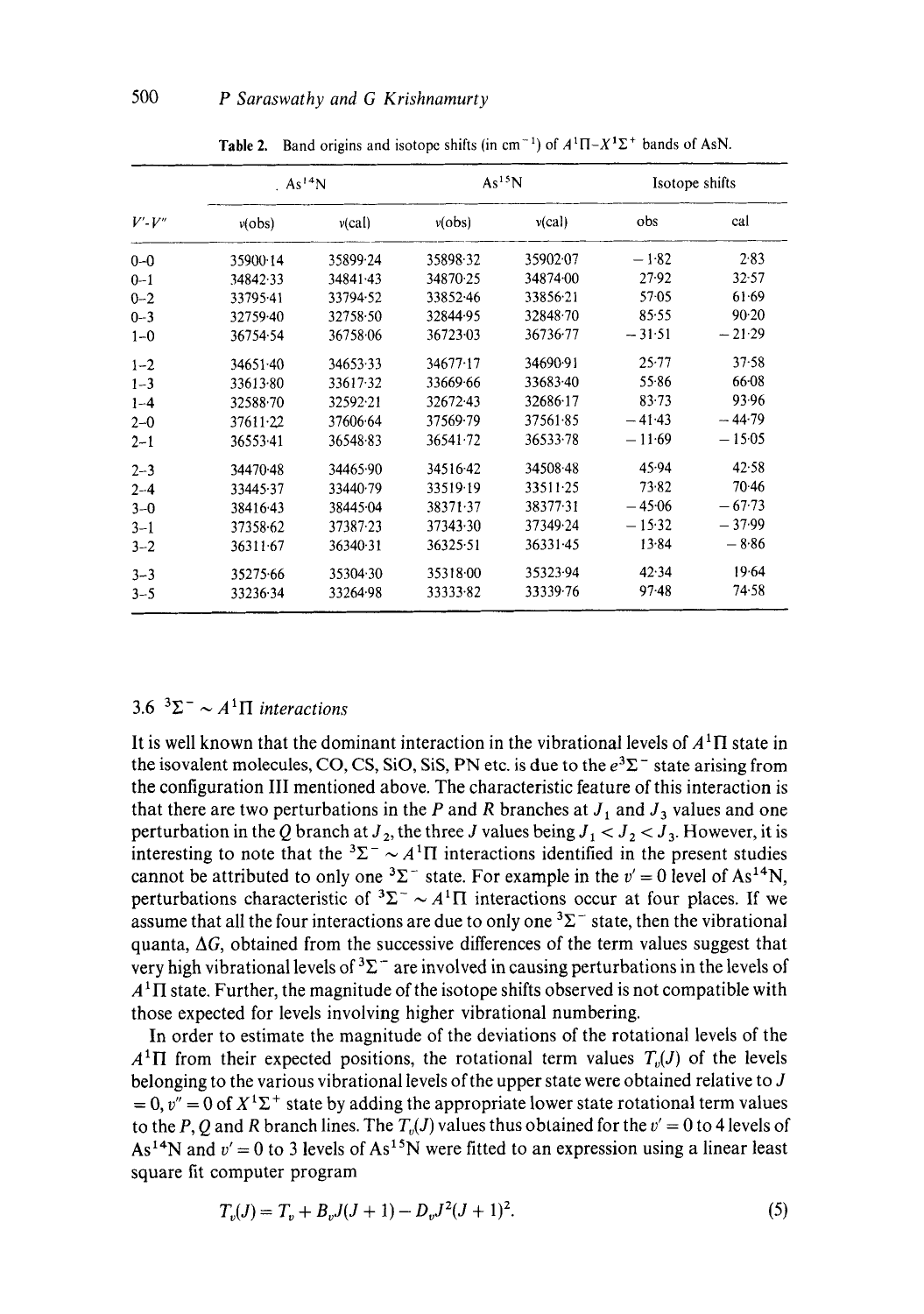$T_v$ ,  $B_v$  and  $D_v$  values for  $A<sup>1</sup>\Pi$  and the extra levels were obtained. The term values  $T_v$ (relative to  $J = 0$ ,  $v = 0$  of  $X^1\Sigma^+$  state) of  ${}^3\Sigma^-$  state perturbing the levels  $A^1\Pi$  state were evaluated using the relation:

$$
T_{\nu}({}^{3}\Sigma^{-}) - T_{\nu}(A^{1}\Pi) = [B_{\nu}(A^{1}\Pi) - B_{\nu}({}^{3}\Sigma^{-})]J_{0}(J_{0} + 1).
$$
 (6)

In the above expression, the rotational constant  $B<sub>v</sub>$  of the perturbing state,  ${}^{3}\Sigma^{-}$  was obtained from the Gero's plots,  $J_1/J_3$  and slope methods as discussed in detail by Field *et al* (1976) in the case of SiO.  $J_0$  is the interpolated value of J at which the levels of  $A<sup>1</sup>$   $\Pi$ and  ${}^{3}\Sigma^{-}$  states would be exactly degenerate and are valid only for the perturbation in the Q branch. The values of  $T_v$ ,  $B_v$  and  $J_0$  values are presented in table 3 under the column  ${}^{3}\Sigma^{-}$  (observed) in juxtaposition with the  $T_{v}$  values of  $A^{1}\Pi$ .

It was mentioned earlier that all these observed perturbations cannot be due to one  $3\Sigma^-$  state. On the other hand it was found that all the T<sub>n</sub> values (third column of table 3) can be separated into two series belonging to two different  ${}^{3}\Sigma^{-}$  states, which are designated as  $f^3\Sigma^-$  and  $e^3\Sigma^-$ . The two electron configurations which can give rise to two  $3\Sigma^-$  states may be described as:

$$
7\sigma^2 8\sigma 9\sigma 3\pi^4 4\pi^2 ... 1\Sigma^+, 1\Sigma^-, 1\Delta, 3\Sigma^-(2), 3\Delta, 5\Sigma^-,
$$
  
\n $7\sigma^2 8\sigma^2 9\sigma^2 3\pi^2 4\pi^2 ... 1\Sigma^+(3), 1\Sigma^-, 1\Delta(2), 1\Gamma, 3\Sigma^+(2), 3\Sigma^-(2), 3\Delta(2), 5\Sigma^+,$ 

| $A^1\Pi$           |          |         | $3\Sigma^-(obs)$ |          | $f^3\Sigma^-(cal)$ |                  | $e^3\Sigma$ <sup>-</sup> (cal) |                         |
|--------------------|----------|---------|------------------|----------|--------------------|------------------|--------------------------------|-------------------------|
| v                  | $T_v$    | $T_{v}$ | $B_v$            | $J_0$    | $T_{v}$            | $\pmb{\upsilon}$ | $T_{v}$                        | $\boldsymbol{v}$        |
| As <sup>14</sup> N |          |         |                  |          |                    |                  |                                |                         |
| $\bf{0}$           | 35900.14 | 35978   | 0.345            | $22 - 4$ | 35977              | $\mathbf{1}$     |                                |                         |
|                    |          | 36281   | 0.344            | 49.7     |                    |                  | 36284                          | $\mathbf{3}$            |
|                    |          | 36627   | 0.350            | $68-1$   | 36615              | $\mathbf 2$      |                                |                         |
| $\mathbf{1}$       | 36754.54 | 36857   | 0.316            | 22.5     |                    |                  | 36863                          | $\overline{\mathbf{4}}$ |
|                    |          | 37206   | 0.328            | 47.5     | 37237              | 3                |                                |                         |
|                    |          | 37392   | 0.334            | $61-9$   |                    |                  | 37423                          | 5                       |
| $\overline{2}$     | 37611.22 | 37978   | 0.287            | $43 - 0$ |                    |                  | 37964                          | 6                       |
| 3                  | 38416.43 | 38584   | 0.324            | 29.7     |                    |                  | 38486                          | $\overline{7}$          |
|                    |          | 38828   | 0.335            | $51-5$   |                    |                  | 38989                          | 8                       |
|                    |          | 39009   | 0.31             | 61.5     | 39004              | 6                |                                |                         |
| 4                  | 39288-97 | 39340   | 0.31             | $20-0$   |                    |                  | 39473                          | 9                       |
|                    |          | 39495   | 0.33             | $39 - 4$ | 39565              | $\overline{7}$   |                                |                         |
| As <sup>15</sup> N |          |         |                  |          |                    |                  |                                |                         |
| $\bf{0}$           | 35898.32 | 35947   | 0.38             | 17.5     | 35947              | 1                |                                |                         |
|                    |          | 36180   | 0.36             | 46.0     |                    |                  | 36225                          | $\overline{\mathbf{3}}$ |
|                    |          | 36580   | 0.31             | $67 - 0$ | 36570              | $\overline{2}$   |                                |                         |
| 1                  | 36723.03 | 36784   | 0.39             | 170      |                    |                  | 36790                          | 4                       |
|                    |          | 37037   | 0.32             | 450      | 37175              | $\mathbf{3}$     |                                |                         |
|                    |          | 37341   | 0.345            | $60-0$   |                    |                  | 37341                          | 5                       |
| $\boldsymbol{2}$   | 37569.79 | 37815   | 0.305            | 39.5     |                    |                  | 37863                          | 6                       |

**Table 3.** Observed  $T_v$  and  $B_v$  values of  ${}^3\Sigma^-$  levels perturbing the vibrational levels of  $A^1\Pi$ and their classification into  $f^3\Sigma^-$  and  $e^3\Sigma^-$  states.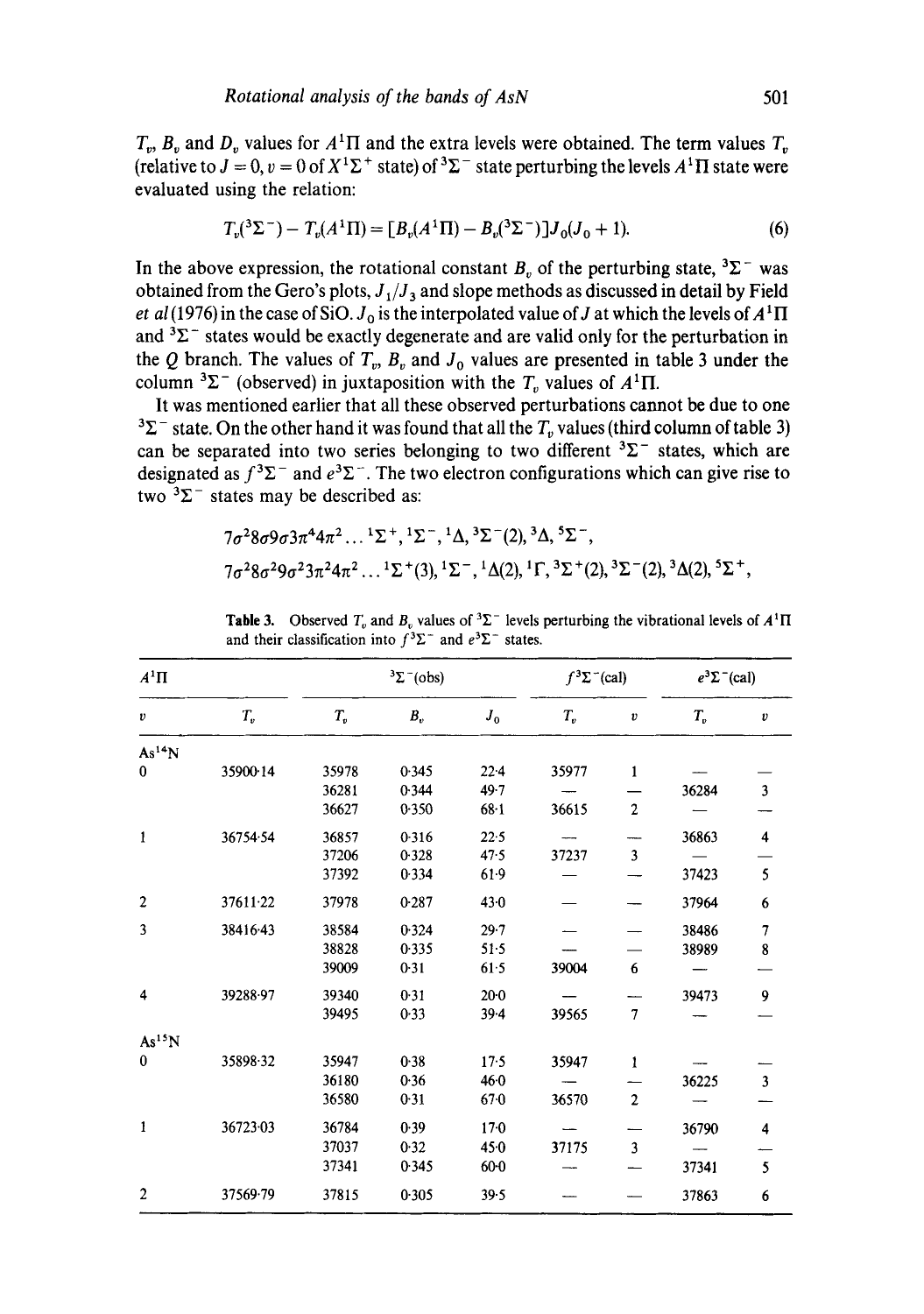which involve simultaneous excitation of two electrons. These are expected to lie at higher energies relative to the lower valence states. It is, therefore, unlikely that the two  $3\Sigma$ <sup>-</sup> states causing perturbations in the  $A<sup>1</sup>\Pi$  state arise from either of these configurations, unless there is some sort of configuration mixing with the valence configurations. It is difficult to reach at a definite conclusion about the origin of two  $3\Sigma$ <sup>-</sup> states in the absence of any ab initio calculations. Making use of these values for As<sup>14</sup>N and As<sup>15</sup>N, molecular constants  $T_e, \omega_e, \omega_e x_e, B_e$  and  $\alpha_e$  values were evaluated following the same procedure adopted in the case of PN (Saraswathy and Krishnamurty 1987). The constants thus obtained were used to calculate the  $T_p$  values presented in table 3, under  $f^3\Sigma^-$  and  $e^3\Sigma^-$  column.

### 3.7  $b^3\Pi \sim A^1\Pi$  interactions

Studies by Perdigon and Femelat (1982) show that the levels of  $b<sup>3</sup>\Pi$  which are involved in the perturbation with  $A<sup>1</sup>\Pi$  state, appear as a result of interaction with a third state. For example in the  $v = 0$  level of As<sup>14</sup>N an extra level having a  $T_v$  value of 35812 cm<sup>-1</sup> and  $B_v = 0.4107$  cm<sup>-1</sup> perturbs the <sup>3</sup> $\Pi_0$  component (v = 8) at J = 18. Similarly in v = 1 of As <sup>15</sup>N, an extended series of levels are observed due to the interaction of  $v = 9$  of  $b^3\Pi_1$  having  $T_v = 36806$  cm<sup>-1</sup> with an extra level. Thus the  $b^3\Pi \sim A^1\Pi$  appears to be a three-level interaction process not reported so far in any of the isovalent molecules. Constants of  $b<sup>3</sup>\Pi$  states were reported by Perdigon and Femelat (1982) from the rotational analysis of the 0-0 band lying at 3432 Å of  $b^3\Pi_0 - X^1\Sigma^+$  system. Using these constants the  $T_v$  values (which lie in proximity of  $A<sup>1</sup>\Pi$  levels) of the three components  ${}^3\Pi_0$ ,  ${}^3\Pi_1$  and  ${}^3\Pi_2$  are listed in table 4 along with the expected  $B_v$  values. The  $T_v$  and  $B_v$ values computed for extra levels are also listed in table 4.

## 3.8  $C^1\Sigma^- \sim A^1\Pi$  interactions

In addition to the above interactions, there is a class of perturbations wherein only  $f$ parity levels are affected. These were identified as  ${}^{1}\Sigma^{-} \sim {}^{1}\Pi$  interactions by Perdigon and Femelat (1982). In the present studies efforts were made to correlate some of these interactions to one  ${}^{1}\Sigma^{-}$  state referred as  $C^{1}\Sigma^{-}$  in analogy with the isovalent molecules.

Molecular constants  $T_c$ ,  $\omega_e$ ,  $B_e$  and  $\alpha_e$  were evaluated making use of the As<sup>14</sup>N and As<sup>15</sup>N data in a similar way as in the case of  ${}^{3}\Sigma^{-}$  states. These constants along with the vibrational assignments of the  $C^1\Sigma^-$  levels causing perturbations in  $A^1\Pi$  levels are listed in table 5. Comparison of the calculated  $T<sub>v</sub>$  values with the observed values shows the validity of the derived constants.

Molecular constants of  $X^1\Sigma^+, C^1\Sigma^-, b^3\Pi, e^3\Sigma^-, f^3\Sigma^-$  and  $A^1\Pi$  states are listed in table 6.

### **4. Conclusion**

The rotational structure analysis of several bands of  $As^{14}N$  and  $As^{15}N$  and the detailed examination of the observed perturbations in the vibrational levels of  $A<sup>1</sup>\Pi$ state shows that the perturbations appear to be predominantly due to  $b^3\Pi$ ,  $C^1\Sigma^-$ ,  $e^3\Sigma^$ and  $f^3\Sigma^-$  states. The complexity of the rotational structure and the shifts in the vibrational levels of the  $A<sup>1</sup>$ T state may be attributed not only due to the interactions of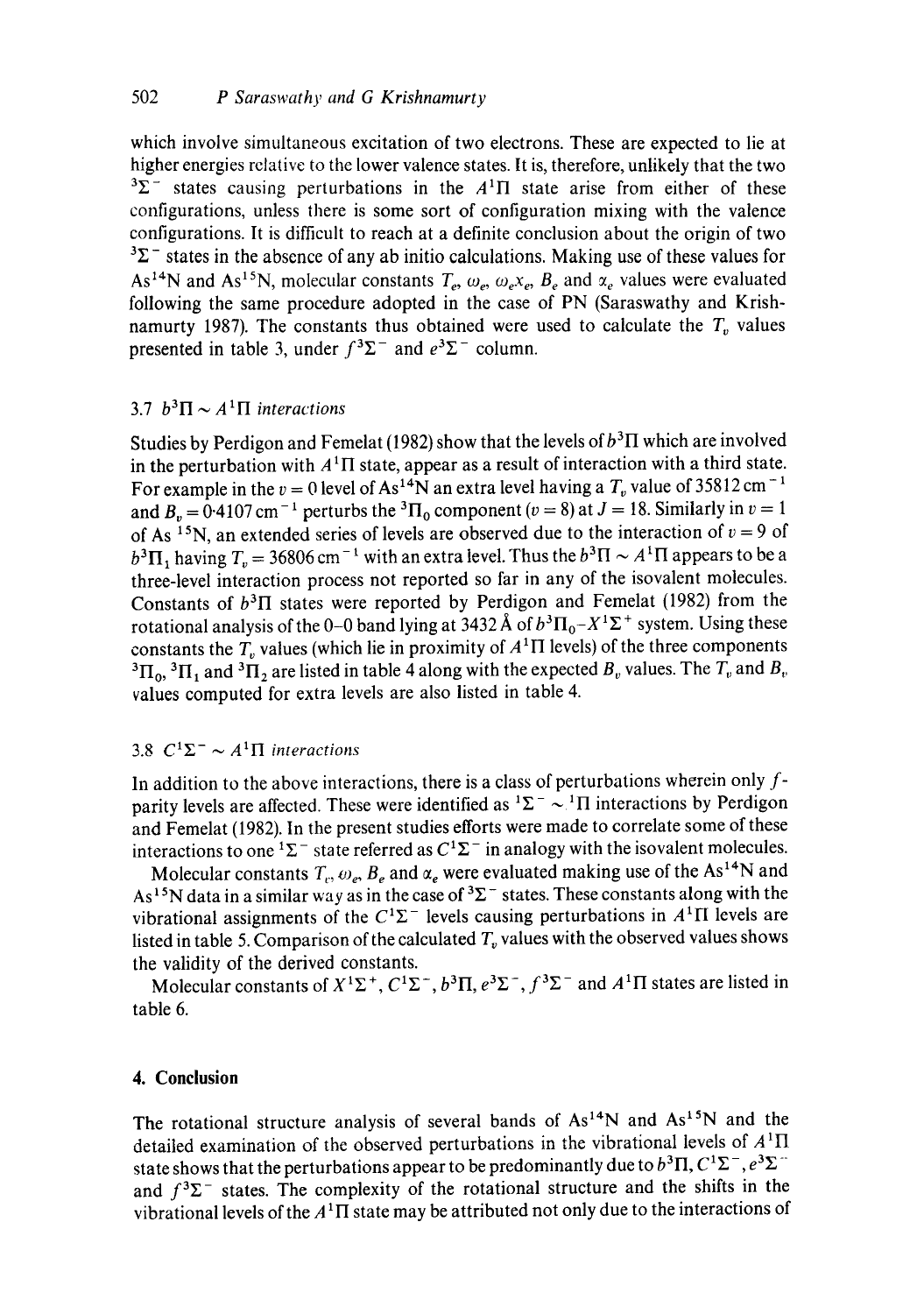| $A^1\Pi$           |          |        |                  | $b^3\Pi$                                                                          |        | Extra level    |                |
|--------------------|----------|--------|------------------|-----------------------------------------------------------------------------------|--------|----------------|----------------|
| v                  | $T_v$    | $B_v$  | $\boldsymbol{v}$ | $T_{v}$                                                                           | $B_v$  | $T_{\rm r}$    | $B_v$          |
| As <sup>14</sup> N |          |        |                  |                                                                                   |        |                |                |
| $\bf{0}$           | 35900.14 | 0.4948 | 8                | $35805(^{3}\Pi_{0})$<br>$36225({}^{3}\Pi, )$<br>$36645(^3\Pi_2)$                  | 0.4527 | 35812          | 0.4107         |
| $\mathbf{1}$       | 36754.54 | 0.5185 | 9                | $36578(^{3}\Pi_{0})$<br>$36998(^{3}\Pi_{1})$<br>$37418(^{3}\Pi_{2})$              | 0.4466 | 36846          | 04199          |
| $\overline{c}$     | 37611.22 | 0.4921 | 10               | $37337(^{3}\Pi_{0})$<br>$37757(^{3}_{1}$ $\Pi_{1}$ )<br>$38177(^{3}\text{H}_{2})$ | 0.4404 | 37569<br>37629 | 0.376<br>0.435 |
| 3                  | 38416.43 | 0.4794 | 11               | $38082(^{3}\Pi_{0})$<br>$38502(^3\Pi_1)$<br>38922( ${}^{3}$ $\Pi_{0}$ )           | 0.4343 | 38485<br>38645 | 0.45           |
| 4                  | 39288.97 | 0.4593 | 12               | $38813(^{3}\text{H}_{0})$<br>$39233(^{3}\Pi_{1})$<br>$39653(^{3}\Pi_{2})$         | 0.4283 | 39243          | 0.392          |
| As <sup>15</sup> N |          |        |                  |                                                                                   |        |                |                |
| 0                  | 35898-32 | 0.4673 | 8                | $35631(^{3}$ $\Pi_{0}$ )<br>$36051(^{3}\text{H}_{1})$<br>$36471(^{3}\Pi_{2})$     | 0.4287 |                |                |
| 1                  | 36723-03 | 0.4737 | 9                | $36386(^{3}\Pi_{0})$<br>$36806(^{3}\Pi_{1})$<br>$37226(^{3}\Pi_{2})$              | 0.4231 | 36793          | 0.432          |
| $\overline{2}$     | 37569    | 0.4627 | 10               | $37127({}^{3}\Pi_{0})$<br>$37547(^{3}\Pi_{1})$<br>$37967(^{3} \Pi_{2})$           | 0.4175 |                |                |
| 3                  | 38371    | 0.4606 | 11               | $37855(^{3} \Pi_{0})$<br>$38275(^{3}\Pi_{1})$<br>$38695(^{3} \Pi_{2})$            | 0.4119 |                |                |

**Table 4.** Term values  $(T_v)$  and rotational constants  $(B_v)$  (in cm<sup>-1</sup>) of  $A^1\Pi$ ,  $b^3\Pi$  and extra levels.

**Table 5.** Observed and calculated  $T<sub>v</sub>$  values of  ${}^{1}\Sigma^{-}$  levels perturbing the vibrational levels of  $A<sup>1</sup>\Pi$  of As<sup>14</sup>N.

| $A^1\Pi$ |          |         |             | $1\Sigma$ <sup>-</sup> (obs) |    | $C^1\Sigma^-$ (cal) |  |
|----------|----------|---------|-------------|------------------------------|----|---------------------|--|
| υ        | $T_{v}$  | $J_{0}$ | $T_{\rm n}$ | В"                           | υ  | $T_{v}$             |  |
| 0        | 35900.14 | 9.7     | 35913       | 0.372                        | 15 | 35940               |  |
|          |          | 61.9    | 36400       | 0.368                        | 16 | 36421               |  |
| 1        | 36754.54 | 41.7    | 36997       | 0.362                        | 17 | 36925               |  |
| 2        | 37611.22 | 49.0    | 37937       | 0.353                        | 19 | 37909               |  |
| 3        | 38416.43 | 53.5    | 38849       | 0.342                        | 20 | 38861               |  |
| 4        | 39288-97 | $30-3$  | 39402       | 0.337                        | 22 | 39325               |  |